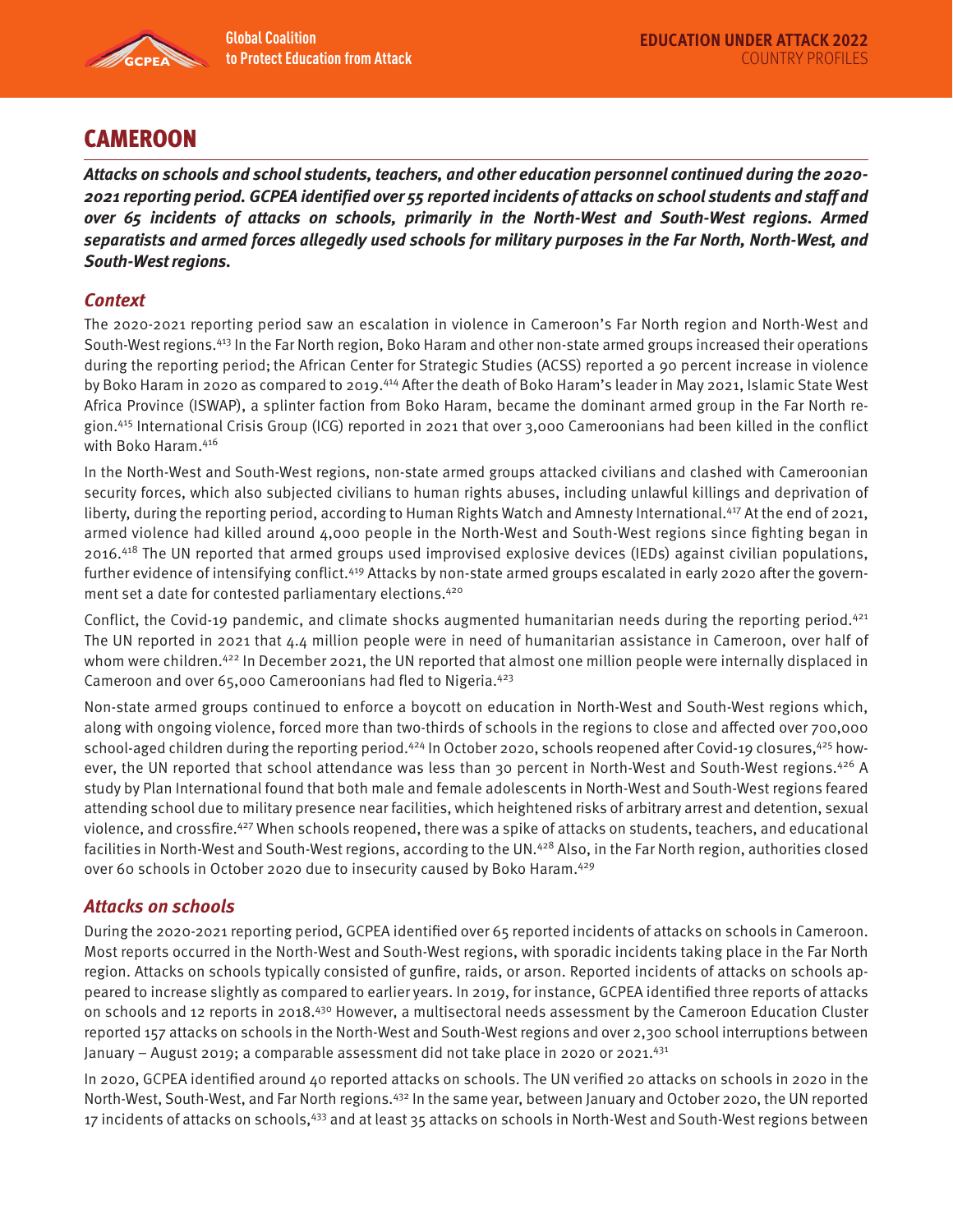

October 1 and December 10, 2020.<sup>434</sup> However, GCPEA could not add these two aggregates due to the overlapping period. GCPEA also identified at least six reports of attacks on schools in North-West and South-West regions between June and December 2020 from media, NGO, and UN sources, some of which may have been included in the UN count.435 Attacks appeared to escalate after school reopenings in October, according to the UN.<sup>436</sup> Examples in North-West and South-West regions in 2020 included:

- On October 24, 2020, a group of men armed with guns and machetes stormed Mother Francisca International Bilingual Academy, a private school in Kumba town, South-West region. According to Human Rights Watch and the UN, attackers forcibly entered a classroom and shot at students, killing at least six students, and injuring at least 13 others.<sup>437</sup> Both the government and armed separatists accused each other of perpetrating the attack.<sup>438</sup> OCHA called the incident the deadliest attack on education since the start of the conflict in 2017.<sup>439</sup> In 2021, a trial in a military court resulted in the sentencing of four people to death for the attack.<sup>440</sup>
- Local and regional media sources reported that four unidentified attackers fired at a high school in Bamenda town, Mezam division, North-West region on November 3, 2020.<sup>441</sup>
- On November 4, 2020, armed assailants attacked Kulu Memorial College in Limbe, Fako division, South-West region. After perpetrating sexual violence on students and teachers (below), the attackers burned several classrooms and materials, according to local media and the UN.442

In addition, GCPEA identified one reported incident in Far North region in 2020:

• On February 15, 2020, alleged Boko Haram members reportedly burned down a school, along with other buildings, in Mandoussa village, Mayo-Sava division, Far North region, according to Insecurity Insight.443

In 2021, the UN verified 18 attacks on schools in Cameroon.444 Also in 2021, GCPEA identified at least nine reported incidents of attacks on schools in North-West and South-West regions.445 GCPEA could not determine whether of any of these incidents were included in the UN's count.

- On January 22 and 23, 2021, in two incidents, unknown attackers reportedly burned down both the boys' and girls' dormitories at the Presbyterian Secondary School in Mankon area of Bamenda, Mezam division, North-West region, according to the UN and local media sources.<sup>446</sup> Media reported that the attack affected approximately 60 girls and 73 boys, who were removed from the dormitories at the time of the attack; three students were reportedly injured.447
- A local NGO and ACLED reported that on February 9, 2021, unknown attackers set a section of a school on fire in Nkambe town and division, North-West region. The fire allegedly destroyed several classrooms.<sup>448</sup>
- On June 29, 2021, members of a non-state armed group fired guns near three schools where General Certificate of Education exams were taking place in Mamfe, Manyu Division, South-West region. The attackers then destroyed materials used for the exams, which prevented students from finishing the academic testing.449
- On the morning of November 24, 2021, members of an unidentified armed group raided the Government Bilingual High School in Ekondo-Titi, Ndian Division, South-West region, according to Human Rights Watch, international media, and the UN.<sup>450</sup> A government official reported that an IED was detonated in the attack. The gunmen killed one female teacher and four students under the age of 18; in addition, at least five other students were injured. The school served around 1,000 students.451

## **Attacks on school students, teachers, and other education personnel**

In 2020 and 2021, GCPEA identified at least 58 reported incidents of attacks on school students, teachers, and other education personnel, which harmed over 150 individuals. Non-state armed groups in North-West and South-West regions continued to abduct, kill, harass, threaten, or otherwise harm school students and staff at, or on the way to or from, school. GCPEA identified more reported incidents during this reporting period but that harmed fewer people, as compared to earlier years; for example, GCPEA identified 20 incidents of attacks on school students and teachers in 2019 and 15 in 2018, which affected at least 535 people.<sup>452</sup> In addition, after the publication of *Education under Attack 2020*, the Cameroon Education Cluster reported that, between January and August 2019, 3,918 violent incidents against stu-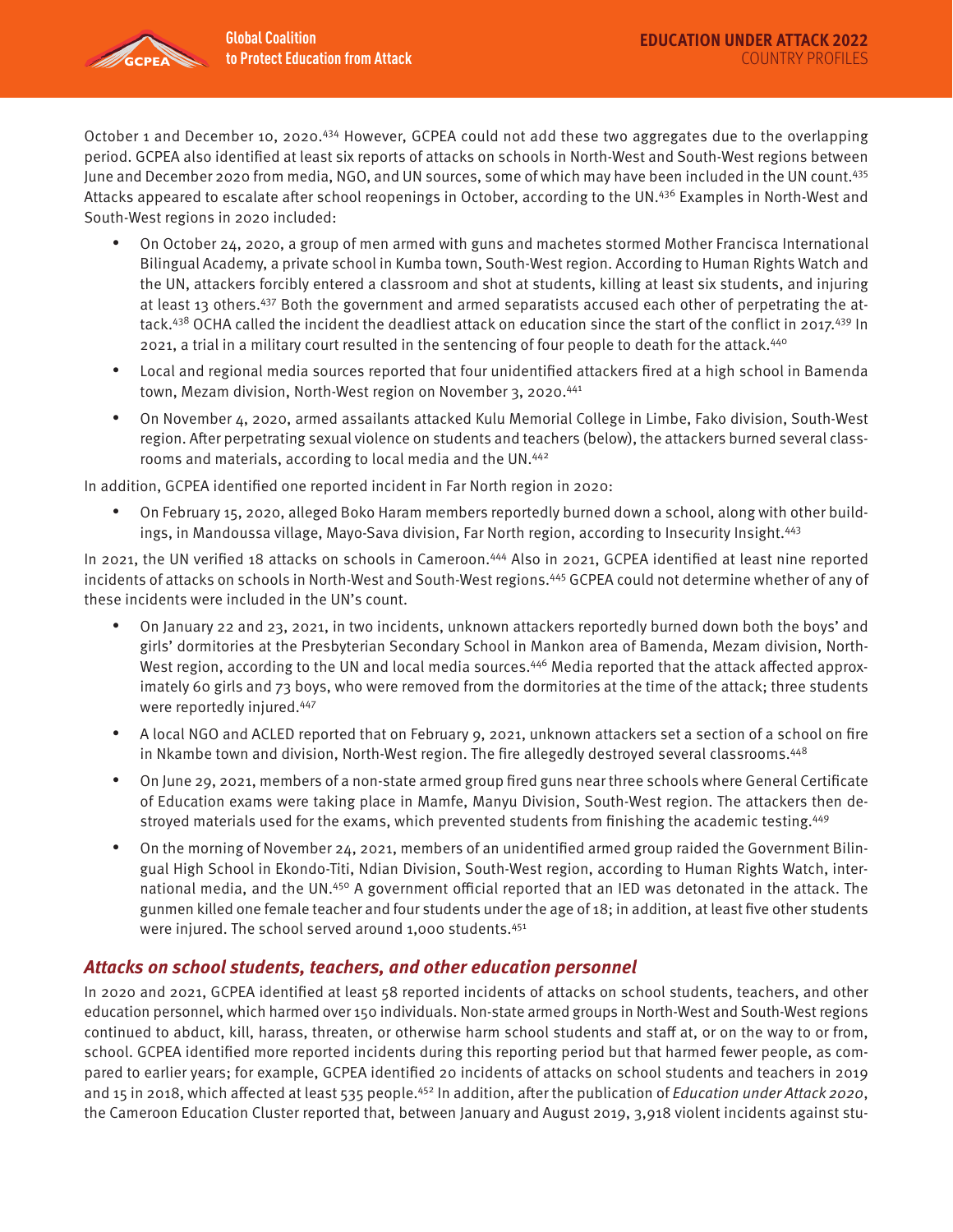

dents and 1,124 violent incidents against teachers were reported; however, GCPEA could not determine whether all of the incidents constituted attacks as per GCPEA definitions.453

In 2020, GCPEA identified at least 31 reported incidents of attacks on school students, teachers, and other education personnel, most of which occurred between August and December.454 Of these, 27 incidents involved targeted attacks on students and school staff, including 14 abductions, and affected 83 students and educators in the Far-North (1), North-West (21), and South-West (5) regions; the remaining four incidents involved security forces arresting or using excessive force against teachers in Centre and Littoral regions. The actual number of attacks on school students, teachers, and other personnel may be under-reported. For example, in October 2020, as authorities sought to reopen school in conflict-affected areas, *Voice of America* reported that at least 3,000 teachers had refused transportation to school by Cameroonian Armed Forces, claiming renewed threats against them and students.455

Examples of attacks school students, teachers, and other education personnel in 2020 included:

- On January 30, 2020, Human Rights Watch reported that armed separatists kidnapped and maimed two 19 year-old secondary school students, one male and one female, in Buea, Fako division, South-West region, having targeted them for attending school. The female student reported that the separatists cut off her finger with a machete before releasing her on February 3, 2020, upon payment of ransom. Both students reportedly received medical treatment but had not returned to school as of March 2020.456
- On August 5, 2020, in Bafia, South-West region, members of a separatist armed group abducted a teacher after he refused to fly an "Ambazonia" flag outside the school where he worked, according to Human Rights Watch. The armed group released the teacher in early September 2020, after receiving a ransom payment. The teacher, who reported receiving beatings while held by the armed group, reported that he left the teaching profession after his abduction.457
- UN and local media reported that on October 23, 2020, suspected armed separatists abducted 15 students from Progressive Comprehensive College in Bamenda, Mezam, North-West region. On October 24, the kidnappers released six students who were subsequently hospitalized.458
- On November 3, 2020, suspected armed separatists abducted at least 11 teachers and school personnel from a Presbyterian school in Kumbo, Bui division, North-West region, according to the UN and Al Jazeera.<sup>459</sup>
- The UN reported that an armed group kidnapped nine children who were on their way to school on November 4, 2020, in Fundong, Boyo division, North-West region.460
- On December 8, 2020, OCHA and ACLED reported that members of a non-state armed group shot a student while he was on his way to school in Oku subdivision, Boyo division, North-West region. ACLED reported that the attack injured the student.<sup>461</sup>

In 2021, attacks on school students, teachers and education personnel continued at a similar rate, with GPCEA identifying at least 26 reported incidents, including 14 actual or threatened abductions affecting over 50 people.<sup>462</sup> All of the reported incidents occurred in North-West and South-West regions. Incidents appeared to escalate after the 2021- 2022 academic year began in September 2021. Examples included:

- OCHA and local media sources reported that on January 9, 2021, alleged armed separatists shot and killed the principal of a school in Ossing, Manyu division, South-West region. The reports indicated that the victim had returned home after work at the time of the attack.463
- OCHA and local media reported that on January 28, 2021, armed separatists abducted seven students from Elak Government High School in Oku, Bui division, North-West region. The students were later released.464
- Around September 14, 2021, armed separatists abducted five teachers and five education administrators from Ndop, Ngo-Ketunjia division, North-West region; the educators had reportedly attended a meeting about the reopening of government schools. One school administrator was killed six days later, according to the UN and media reports, while others were freed on September 16, 2021.<sup>465</sup>
- The UN and local sources reported that armed separatists abducted eight students in Bamenda, North-West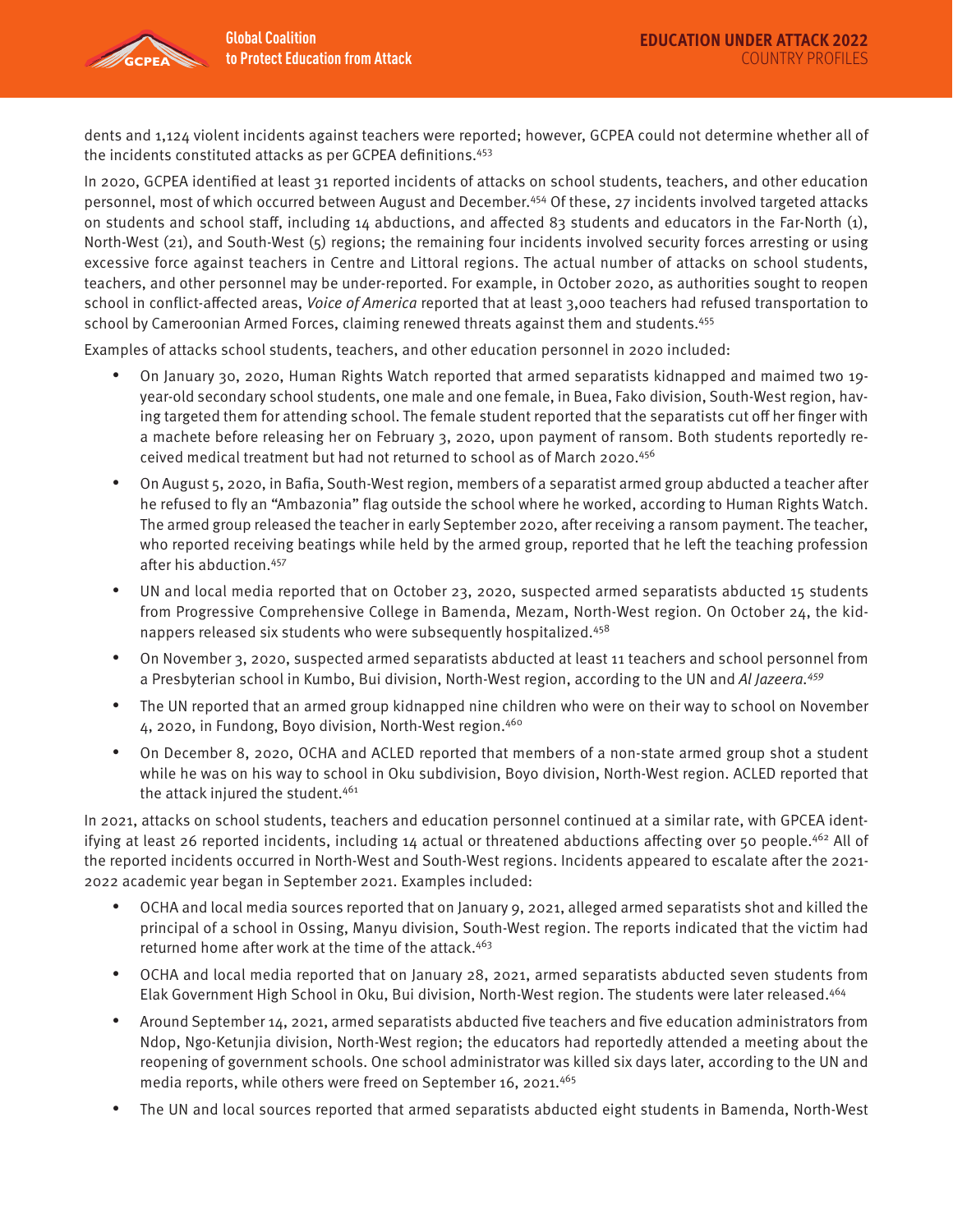region on or around September 14, 2021. The students' families paid for their subsequent release.<sup>466</sup>

• The UN reported that on November 9, 2021, members of a non-state armed group abducted a principal and two teachers from the premises of the Government High School in Oku, North-West region.467

Also in 2021, GCPEA identified two incidents in which state security forces killed schoolgirls on the way to or from school.468 For example, on November 12, 2021, police at a checkpoint shot a bullet that hit and killed an eight-year-old girl who was on the way home from school.<sup>469</sup>

#### **Military use of schools and universities**

The military use of schools continued in Cameroon during the 2020-2021 reporting period in both the Far North,-West and South-West regions. In 2018 and 2019, GCPEA identified dozens of cases of military use of schools, primarily in the Far North region. 470

In 2020, the UN verified 19 incidents of military use of schools in the Far North region.<sup>471</sup> In North-West and South-West regions, in 2020, GCPEA received various unverified or anecdotal reports of the military use of schools. For example, Voice of America reported in late September 2020 that Cameroonian armed forces had vacated over 100 schools that had been occupied by armed separatists over a weekend of fighting, in efforts to secure schools ahead of the 2020- 2021 school year.472 The UN also reported two incidents of non-operational school buildings used by the military, both of which were damaged, in North-West region, between January and September 2020.473

In 2021, the UN verified 21 cases of military use in Cameroon.474 GCPEA also identified UN reports from 2021 that armed groups had used schools as bases, sometimes holding people hostage in or around them, and sometimes torturing people, in North-West and South-West regions.475

#### **Sexual violence at, or on the way to or from, school**

During the 2020-2021 reporting period, GCPEA identified at least one report of sexual violence by a non-state armed group that occurred at a school. On November 4, 2020, during an attack on Kulu Memorial College (reported above) located in Limbe, Fako division, South-West region, an armed group forced around 20 male and female students and four teachers to strip naked while filming them, poured petrol on them, and reportedly used force against some of them, according to Human Rights Watch.476 They then chased the naked students and teachers away from school, before burning parts of the school, according to BBC, Human Rights Watch, and local media.<sup>477</sup>

#### **Attacks on higher education**

GCPEA identified at least nine incidents of attacks on higher education during the 2020-2021 reporting period, affecting at least 45 students and personnel. As in previous years, alleged non-state armed groups killed or abducted student or faculty on or near campuses in North-West and South-West regions or attacked facilities. In addition, state security forces detained students from universities. Attacks occurred at a similar rate to the period covered in Education under Attack 2020, when GCPEA identified six reports of attacks on higher education in 2019 and five in 2018.<sup>478</sup>

In 2020, GPCEA identified at least four reported incidents of attacks on higher education students and staff.479 Examples included:

- On May 17, 2020, two armed separatists killed a university professor in Bamenda, Mezam division, North-West region. Human Rights Watch reported that members of an armed separatist group had threatened the teacher multiple times to stop teaching and to adhere to the boycott, as well as demanding money. Witnesses reported to Human Rights Watch that the professor was killed outside of his home.<sup>480</sup>
- Insecurity Insight and Le Gideon Magazine reported that unidentified attackers kidnapped a female student near her dormitory at the University of Bamenda in Bamenda, Mezam division, North-West region on July 5, 2020.481
- On July 27, 2020, state security forces allegedly raided student residences in Ndongo town, Fako division, South-West region. Students alleged that the security forces had demanded money from them and detained those who did not pay the security forces.<sup>482</sup>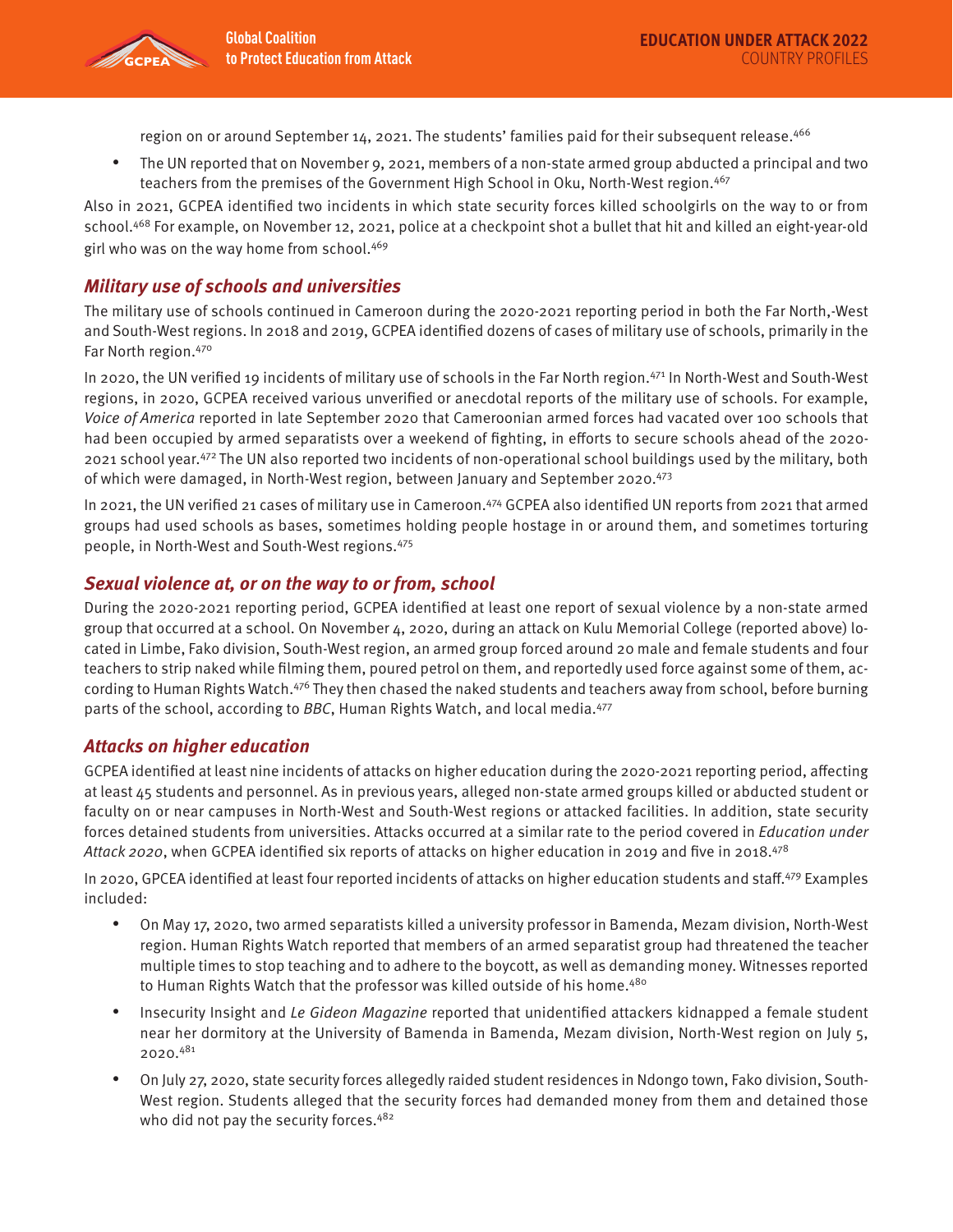

In 2021, GCPEA identified at least three reported incidents of attacks on higher education students. The University of Bamenda was particularly affected by such attacks, causing its staff to declare a strike in October 2021, calling for authorities to finish roadwork on a section of the road that connected a satellite campus to the city. University staff alleged that armed men used the trenches in the construction area to hide in and abduct university teachers.<sup>483</sup> Incidents of attacks included:

- Garda reported that on January 7, 2021, suspected armed separatists abducted at least six university students in Bamenda, Mezam division, North-West region. The students were in a car on the way to university.<sup>484</sup>
- Local media reported that on May 17, 2021, armed separatists allegedly abducted 11 staff members, including teachers, from the Baptist Training School for Health Personnel in Kumbo town, Bui division, North-West region. $485$
- Local media reported that around July 22, 2021, military forces shot a student in front of his student hostel in Bambili, near Bamenda, Mezam division, North-West region. Reports did not specify whether the killing was targeted.486
- On September 24, 2021, armed separatists allegedly abducted two University of Bamenda staff members in Tubah sub-division, Mezam division, North-West region. The report noted that three other staff had been abducted in the month before.<sup>487</sup>

In addition, GCPEA identified one report of an attack on a higher education facility in 2021. Human Rights Watch, the UN, and international media sources reported that on November 10, 2021, an armed group allegedly placed an IED on the roof of a building, which detonated and injured at least 11 students at the University of Buea, in South-West region.488

- 415 James Barnett, "Remaining Without Expanding? Examining Jihadist Insurgency in Northeastern Nigeria," The Caravan, Hoover Institution, Stanford University, September 21, 2021. AFP, "Nigeria jihadist infighting kills scores in Lake Chad," France 24, October 28, 2021.
- 416 International Crisis Group, Cameroon page.
- 417 "Cameroon: New Abuses by Both Sides," Human Rights Watch news release, August 2, 2021. Human Rights Watch, World Report 2021: Events of 2020, Cameroon chapter. "Cameroon: Witness testimony and satellite images reveal the scale of devastation in Anglophone regions," Amnesty International press release, July 28, 2021.

418 Human Rights Watch, World Report 2022: Events of 2021, Cameroon Chapter. Jess Craig, "Violence in Cameroon's Anglophone crisis takes high civilian toll," Al Jazeera, April 1, 2021.

- 419 OCHA, "Cameroon Situation Overview" OCHA report, March 1, 2021.
- 420 Jess Craig, "Briefing: Cameroon's intensifying conflict and what it means for civilians," Voice of America, February 6, 2020.

421 OCHA, Humanitarian Needs Overview Cameroon (Yaoundé: OCHA, March 2021), p. 4.

422 Ibid.

423 UNHCR, Operational Data Portal, Cameroon.

425 "Cameroon Humanitarian Bulletin, Issue No. 13," OCHA bulletin, October 2020, pg. 2.

426 OCHA, "Cameroon Humanitarian Bulletin, Issue No. 13," OCHA bulletin, October 2020, pg. 3.

427 Plan International, Listen to Us: Adolescent Girls in North West South West Cameroon on Conflict and Covid-19, (Woking, UK: Plan International, 2021), p. 8.

43º GCPEA, Education under Attack 2020, Cameroon chapter.

<sup>413</sup> Human Rights Watch, World Report 2021: Events of 2020 (New York: Human Rights Watch, 2021), Cameroon Chapter.

<sup>414</sup> African Center for Strategic Studies (ACSS), "Boko Haram Violence against Civilians Spiking in Northern Cameroon," African Center for Strategic Studies Infographic, November 13, 2020.

<sup>424 &</sup>quot;Violence impacts over 700,000 children due to school closures in Cameroon," Education Cannot Wait and Norwegian Refugee Council news release, December 2, 2021. ACAPS, "Cameroon, The education crisis in the Northwest and Southwest regions," ACAPS thematic report, February 19, 2021, p. 1.

<sup>428 &</sup>quot;UNICEF alarmed by spike in school attacks in Cameroon," UNICEF news release, November 6, 2021.

<sup>429</sup> Moki Edwin Kindzeka, "Schools in Northern Cameroon Close as Boko Haram Steps Up Attacks," Voice of America, October 17, 2020.

<sup>431 &</sup>quot;Cameroon Education Cluster Strategy, North West & South West, Jan-Dec 2020," Cameroon Education Cluster, July 2020, p. 12.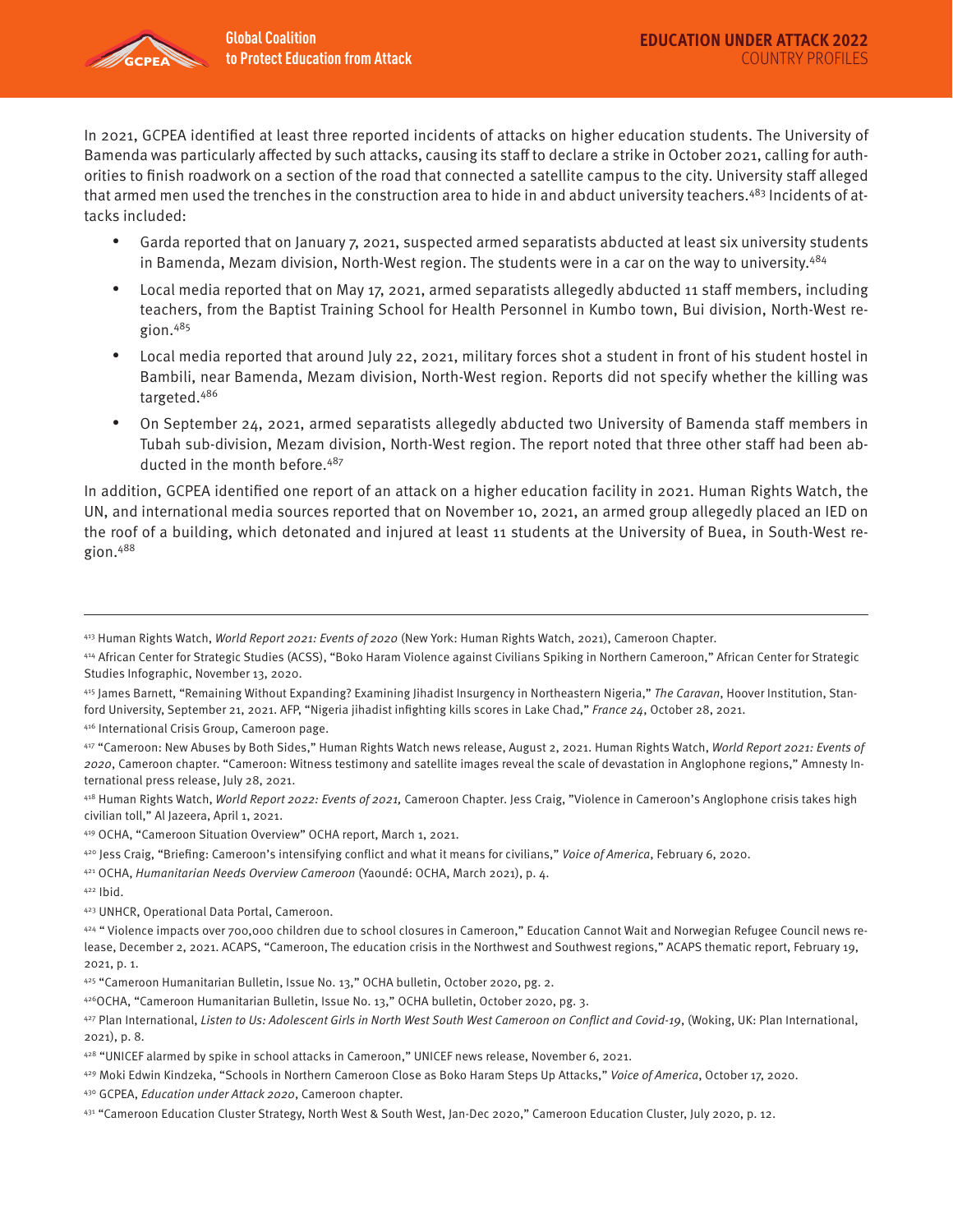

432 UN General Assembly and Security Council, "Children and Armed Conflict: Report of the Secretary-General," A/75/873-S/2021/437, May 6, 2021, para. 225.

433 "UNICEF alarmed by spike in school attacks in Cameroon," UNICEF press release, November 6, 2020.

434 |"Cameroon Situation Report, 2 Feb 2021," OCHA, February 2021.

435 A full list of references can be found on GCPEA's website, [https://protectingeducation.org/wp-content/uploads/eua\\_2022\\_references.pdf](https://protectingeducation.org/wp-content/uploads/eua_2022_references.pdf)  436 "UNICEF alarmed by spike in school attacks in Cameroon," UNICEF news release, November 6, 2021. Moki Edwin Kindzeka, "Cameroon Campaigns for Schools Reopening," Voice of America, September 28, 2020.

437 "Cameroon: Gunmen Massacre School Children," Human Rights Watch news release, November 2, 2020. "Press briefing notes on Cameroon," OHCHR news release, October 27, 2020.

438 "Cameroon: Gunmen Massacre School Children," Human Rights Watch news release, November 2, 2020.

439 OCHA, "Cameroon: North-West and South-West Situation Report No. 24," OCHA report, October 31, 2020, p. 2.

440 "Cameroon: Sham Trial for Kumba School Massacre," Human Rights Watch news release, October 22, 2021.

441 AFP, "Four schools attacked in Cameroon, teachers kidnapped - Govt," Vanguard, November 5, 2020, as cited in Insecurity Insight, "Education in Danger: November 2020."

442 Atia T. Azohnwi, "Cameroon - Anglophone Crisis: Gunmen Attack Kulu Memorial College Limbe; Students Stripped Naked, Classes Set On Fire," Cameroon Info, November 4, 2020. "Humanitarian Coordinator in Cameroon condemns the attacks on education in the North-West and South-West regions in Cameroon," OCHA Statement, November 5, 2020. "UNICEF alarmed by spike in school attacks in Cameroon," UNICEF press release, November 6, 2020.

443 Insecurity Insight, "Cameroon: Threats and Violence Against Civilians and Vital Civilian Facilities,Bulletin 1: January-April 2020," April 2020. 444 Information received from a UN respondent via email on April 21, 2022.

445 A full list of references can be found on GCPEA's website, [https://protectingeducation.org/wp-content/uploads/eua\\_2022\\_references.pdf](https://protectingeducation.org/wp-content/uploads/eua_2022_references.pdf)  446 OCHA, "Cameroon Situation Report," March 2021. Atia T. Azohnwi, "Cameroon - Anglophone Crisis: 'Arsonists' attack PSS Mankon twice in 24 hours," January 25, 2021, Cameroon-Info.net.. Fon Lawrence, "Southern Cameroons Crisis: Atanga Nji Militia's deadly PSS Mankon attacks," Cameroon Intelligence Report, January 26, 2021.

447 Fon Lawrence, "Southern Cameroons Crisis: Atanga Nji Militia's deadly PSS Mankon attacks," Cameroon Intelligence Report, January 26, 2021. Atia T. Azohnwi, "Cameroon - Anglophone Crisis: 'Arsonists' attack PSS Mankon twice in 24 hours," Cameroon-Info.net, January 25, 2021.

448 "Suspected Armed Separatists burnt down a section of Catholic School Kungi village in Nkambe, Northwest Region of Cameroon," Human Rights and Legal Research Centre (HRLRC), February 9, 2021. Mimi Mefo, as cited in ACLED, Event ID CAO4353.

449 "Cameroon: North-West and South-West Situation Report No. 32 As of 30 June 2021," OCHA, August 5, 2021.

450 Human Rights Watch, "They Are Destroying Our Future": Armed Separatist Attacks on Students, Teachers, and Schools in Cameroon's Anglophone Regions, p. 64-65. "Three children, one teacher killed in Cameroon school attack," Al Jazeera, November 24, 2021. "Gunmen kill 3 students, 1 teacher in attack on Cameroonian school," Xinhua, November 24, 2021. "Cameroon: North-West and South-West

Situation Report No. 37," OCHA, November 31, 2021, p . 1.

451 Human Rights Watch, "They Are Destroying Our Future, p. 69. "Three children, one teacher killed in Cameroon school attack," Al Jazeera, November 24, 2021, <https://www.aljazeera.com/news/2021/11/24/three-children-one-teacher-killed-in-cameroon-school-attack>(accessed February 1, 2022). "Gunmen kill 3 students, 1 teacher in attack on Cameroonian school," Xinhua, November 24, 2021,

[http://www.news.cn/english/africa/2021-11/24/c\\_1310330731.htm](http://www.news.cn/english/africa/2021-11/24/c_1310330731.htm) (accessed February 1, 2022). "Cameroon: North-West and South-West Situation Report No. 37," p . 1.

452 GCPEA, Education under Attack 2020, Cameroon chapter.

453 "Cameroon Education Cluster Strategy, North West & South West, Jan-Dec 2020," Cameroon Education Cluster, July 2020, p. 12.

454 A full list of references can be found on GCPEA's website, [https://protectingeducation.org/wp-content/uploads/eua\\_2022\\_references.pdf](https://undocs.org/a/74/l.66)  455 Moki Edwin Kindzeka, "Cameroon Teachers Reject Military Convoys to Schools," Voice of America, October 11, 2020.

456 Insecurity Insight, "Cameroon: Threats and Violence Against Civilians and Vital Civilian Facilities,Bulletin 1: January-April 2020," April 2020. Ilaria Allegrozzi, "Targeted for Going to School in Cameroon," Human Rights Watch dispatch, March 12, 2020.

457 Human Rights Watch, "They Are Destroying Our Future", p. 51.

458 "Humanitarian Coordinator in Cameroon condemns the attacks on education in the North-West and South-West regions in Cameroon," OCHA press release, November 5, 2020. Mimi Mefo, as cited in ACLED, Event ID CAO3911.

459 AFP, "Several teachers kidnapped in restive Cameroon region: Union," Al Jazeera, Novemeber 4, 2020. "Humanitarian Coordinator in Cameroon condemns the attacks on education in the North-West and South-West regions in Cameroon," OCHA statement, November 5, 2020. "UNICEF alarmed by spike in school attacks in Cameroon," UNICEF press release, November 6, 2020.

460 "Humanitarian Coordinator in Cameroon condemns the attacks on education in the North-West and South-West regions in Cameroon," OCHA statement, November 5, 2020. "UNICEF alarmed by spike in school attacks in Cameroon," UNICEF press release, November 6, 2020. AFP, "Four schools attacked in Cameroon, teachers kidnapped: govt," Yahoo, November 4, 2020.

461 ACLED, as cited in Insecurity Insight, "Education in Danger: December 2020," January 2021, p. 1. Undisclosed source, as cited in ACLED, Event ID CAO4158. "Cameroon Situation Report Feb 2 2021," OCHA, January 26, 2021, p. 3.

462 A full list of references can be found on GCPEA's website, [https://protectingeducation.org/wp-content/uploads/eua\\_2022\\_references.pdf](https://protectingeducation-my.sharepoi)